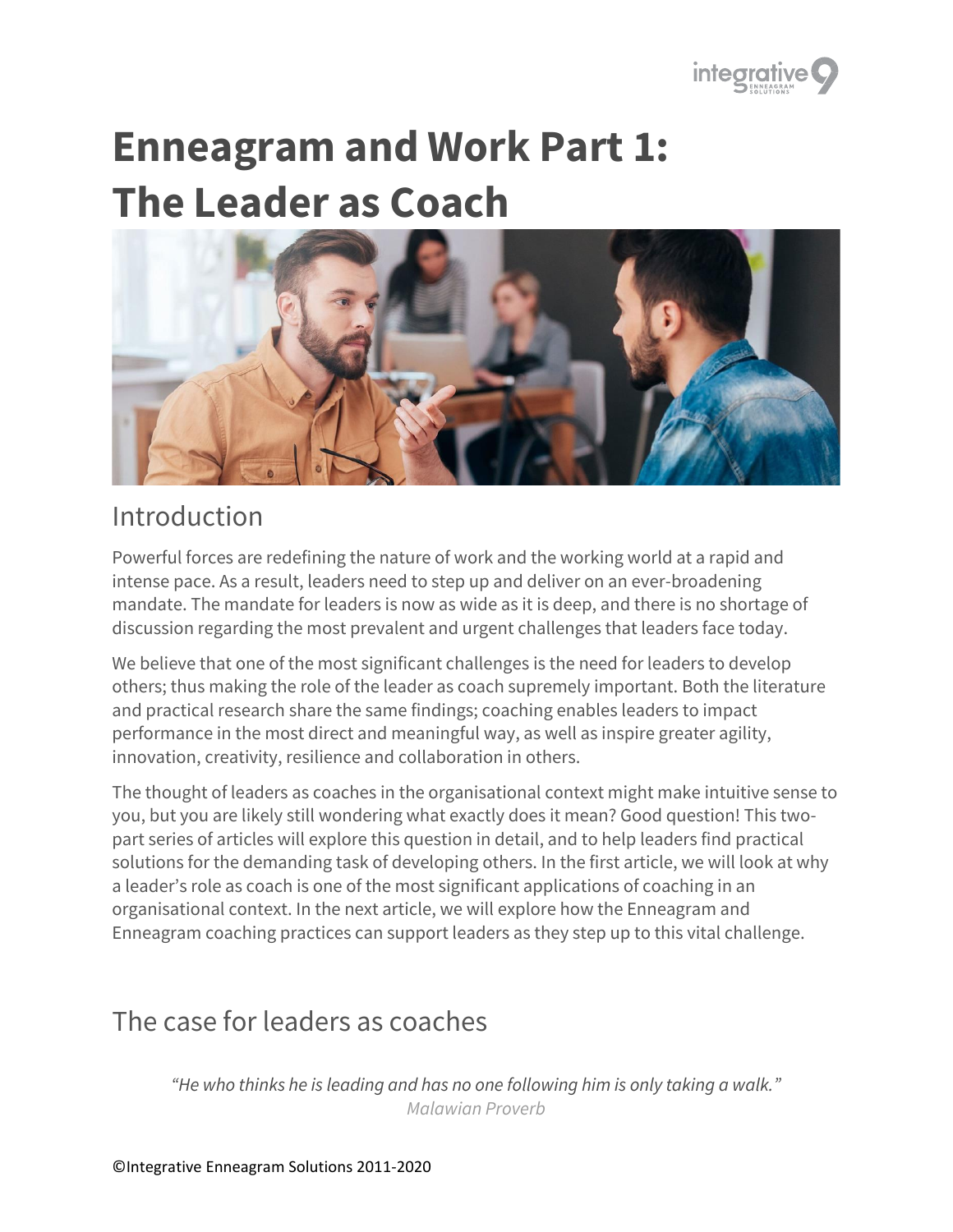

There can be no leaders without followers. Indeed, great leaders know and understand that no matter what they set out to achieve, their success depends on the success of others. In essence, it is a symbiotic relationship where followers tasked with strategy execution, are dependent on their leaders to provide guidance. After all, leaders should ignite passion in their followers, bringing out the very best in them. It is also a leader's responsibility to remove obstacles, as well as build confidence in others and their capabilities to deliver on the goals before them.

There is resounding evidence that leaders who actively bolster their followers achieve higher levels of individual and organisational success. (Despite a lack of definitive answers to the questions around how to overcome the numerous leadership challenges.)

For evidence, you need to look no further than the Global Leadership Forecast 2018<sup>1</sup>[.](https://integrative9.com/media/articles/43/Enneagram-and-Work-Part-1-The-Leader-as-Coach#ref1) It is particularly insightful in this regard, unpacking noteworthy findings of the state, context, and future of leadership across the globe. Although the reports' conclusions could fill an entire article, we've selected those with the most relevance to our discussion of the leader as a coach.

#### **The number one concern of CEOs is talent**.

Only 14% of respondents believe that they have the talent they need to execute business strategies. Ultimately, even the best strategy is rendered utterly useless if there are insufficient numbers of the 'right' people with the 'right' skills to actually implement it and bring the vision to life. *Leaders, therefore, need to develop the talent they have by actively working with their people to hone their skills and capabilities.*

#### **Gender diversity improves profitability.**

Organisations with women in leadership positions are 1.4 times more likely to have sustained profitable growth. Research shows that organisations with greater gender diversity report higher levels of collaboration, better quality leadership, greater agility, and a higher propensity for experimentation in pursuit of innovation. *Gender inequality remains rife within organisations. The onus is on leaders to level the playing field and develop those women they lead, and actively create opportunities for them to thrive and rise through the ranks.*

#### **Leadership potential needs to be developed earlier.**

Organisations that extend leadership development initiatives to those beyond the traditional target audience (senior level leaders) are 4.2 times more likely to outperform those that don't. Organisations need to take a broader view of what it means to have 'leadership potential' and how that impacts on its ability to remain competitive and sustain performance. It also needs to implement strategies that identify and develop potential leaders far earlier in their careers than is currently the norm. *Leaders, therefore, have to look across the organisation to identify others with leadership potential and actively work to help them develop their skills and capabilities. Both organisational and individual sustained performance relies on it.*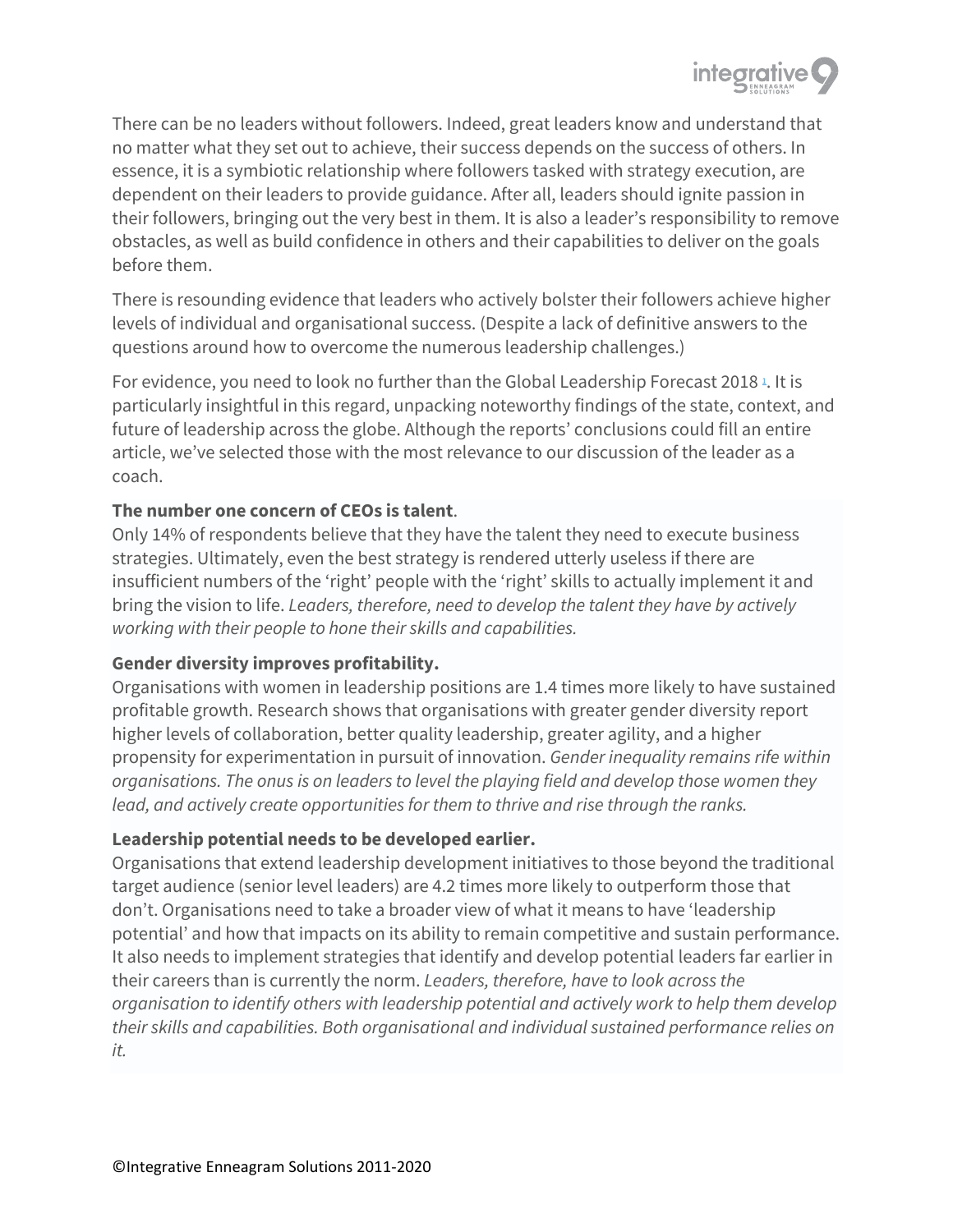

#### **Senior leaders need a greater alignment.**

Leadership is no longer about the solo efforts of a charismatic leader. It is being redefined as a 'team sport' reliant on senior leadership alignment and coherence around key focus areas like energy and development passion, future-focused leadership skills, and company culture. *The effectiveness and success of a coaching culture in general (and a 'leader as coach' culture specifically ) is dependent on leaders adopting this approach and be fully and genuinely committed to the endeavour.*

#### **'Do-it-yourself' leadership growth doesn't suffice.**

Organisations are defaulting to a leadership development approach centered on giving leaders access to resources and leaving them to use them (or not) as they see fit. What leaders report to truly want is personalised/individualised leadership development, and the opportunity to learn from both internal and external mentors and their fellow leaders. *Therefore, responsibility for growing more leaders and more broadly growing talent in the organisation cannot be deferred to books and online resources. It is the responsibility of other leaders to build and develop others; no other approach works as effectively!*

These insights are striking! Not least of all because there is a genuine sense that there has been a noticeable slip in leadership 'bench strength' across organisations, industries, and geographies. It means that there are fewer and fewer individuals who are ready at a moment's notice to step into a possible leadership vacuum in an organisation. And of course, this is both undesirable and potentially dangerous for many organisations.

Ralph Nader famously said: "The function of leadership is to produce more leaders, not more followers." And yet research indicates that efforts to do just this are either faulty or nonexistent. Aggravating and potentially worsening this situation is the impact of digital transformation and the threat of disruption. It has had a profound impact at every level of the organisation and influences leadership capabilities significantly. The message is loud and clear: leaders need to be focused on identifying and developing other digital-savvy leaders. It is thus unsurprising that Evan Sinhar, PhD., the Chief Scientist and Vice President of Development Dimensions International (DDI), observed that *"…it's become more important than ever that part of your job as a leader is to be a talent scout and a mentor who develops other leaders*."

Undoubtedly, leaders cannot execute their strategies alone and thus a significant aspect of leadership's role is getting work done through others. Coaching, therefore, is a crucial link in strategy execution, bringing focus to critical elements of the operations and ensuring alignment, accountability, and engagement. The act of leading, therefore, requires others to follow, and meeting the challenges of leadership, consequently requires that those who follow must be given everything they need to be successful. It is quite clear that "everything they need" goes well beyond resources!

Allocating dedicated time and energy to work with and coach followers are fundamental to leadership success.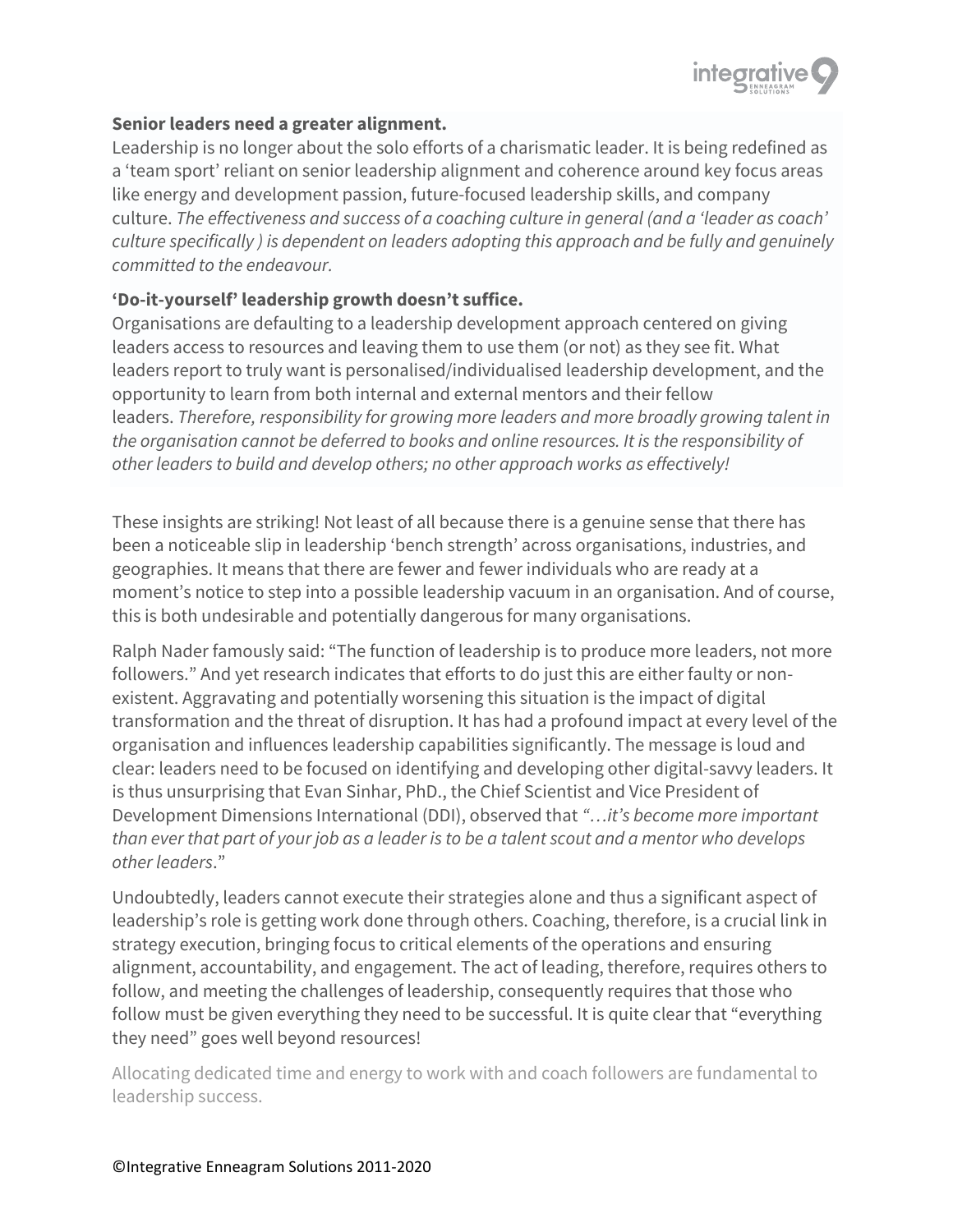

The problems that arise as a result of ineffective or non-existent coaching by leaders is poor morale, frustration, lost opportunities, wasted efforts and energy, lack of experimentation and learning; and rigidity. Of course, the opposite is also true. When leaders get coaching right, organisations see improvements across the board. Their people display everything from improved agility and resilience to creativity, innovation, increased appetite for experimentation and rapid development, and enhanced collaboration.

## The makings of an effective coach

Interestingly, almost two-thirds of leaders regard themselves as being highly effective when it comes to coaching and developing others. Unfortunately, much of the data associated with these claims seem to suggest a different story. This might be due to the **multiple and genuine challenges around the idea of the leader as a coach**. These include:

- Role-switching difficulties and the blurring or blending of leader and coach responsibilities,
- Time pressures and deadlines creating difficulty in making time for coaching,
- Competing objectives of the organisation, the leader, the follower, and the coach; and
- The fact that established leader-follower relationships often carry bias and past baggage.

In the book 'Primal Leader,' Daniel Goleman (most famous for his contribution to the world of Emotional Intelligence) and his colleagues talk about the emotional resonance that distinguishes great leaders from the rest. Coaching others from a position of emotional resonance, underpinned by self-awareness (a cornerstone of emotional intelligence), enables leaders to unleash the potential in others in a compelling way.

Consider the following example which reflects what happens when a leader assumes the role of coach but lacks the self-awareness necessary to achieve emotional resonance. A busy executive, realising that to achieve organisational strategic imperatives, decides he needs to meet with and 'coach' his team. As a solution-oriented problem solver, he coaches to solve his team's problems with absolutely no pause, or recognition of the personal struggles and issues they may be facing. Problem solved; box ticked? Well, maybe not. And the executive probably has no real sense of why, when the issue pops up at a later date, it is still an issue!

Leaders don't automatically assume the characteristics of a good coach merely by taking on a leadership role. Becoming a good coach requires that leaders proactively develop their coaching skills and reframe for themselves what it means to add value to their people and organisation.

Becoming an effective coach requires that leaders address the vast array of challenges they face in taking on the role of coach as described above. Without probing the existing paradigms and insecurities that leaders hold, and harnessing greater self-understanding and self-awareness, these leaders will struggle to add value as coaches. And, of course, without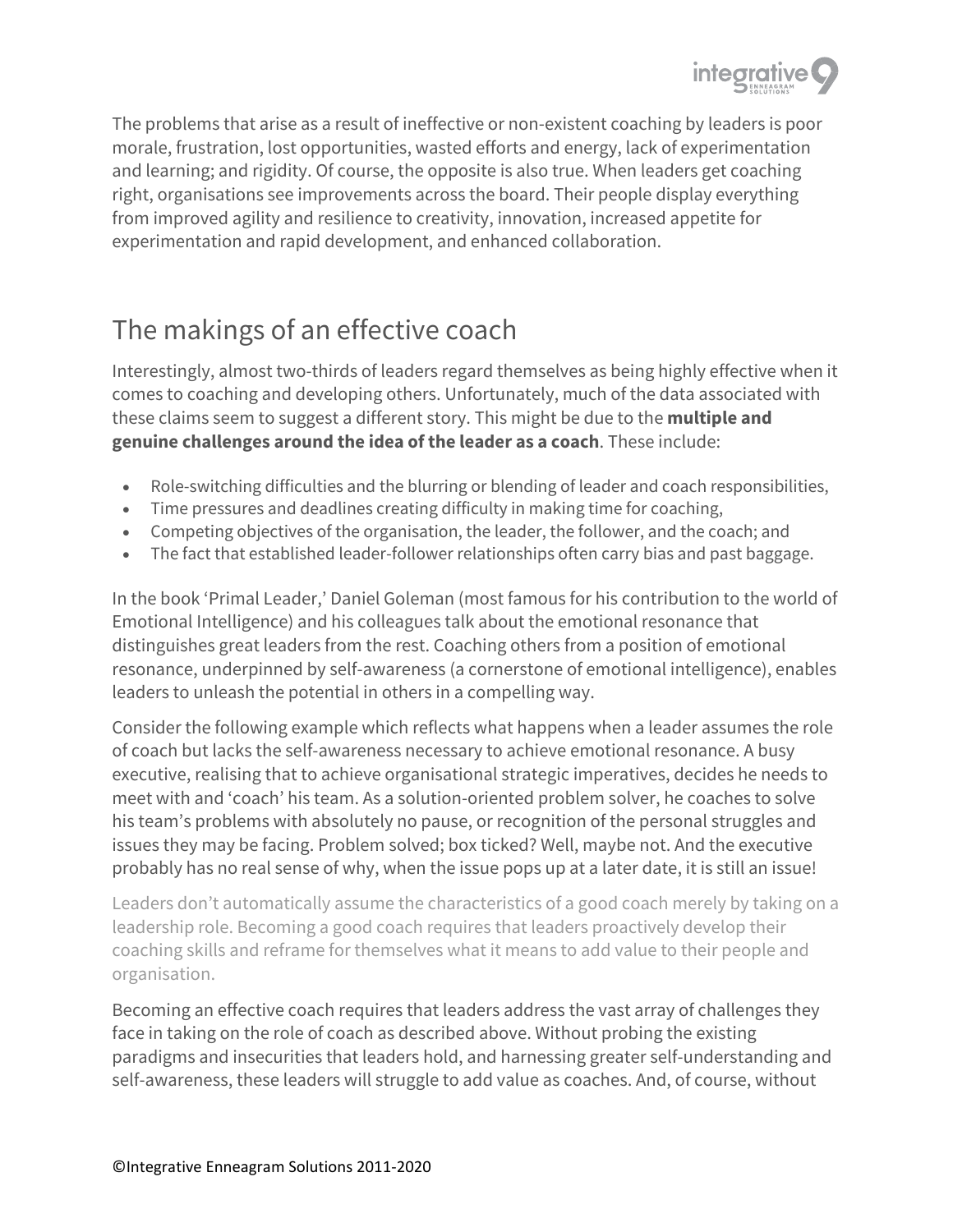

developing the necessary skills and confidence through training and development, performing the role of coach might well be beyond these leaders' reach.

On the other hand, when leaders are intent on developing the vast set of skills required to be an effective coach, and build on their understanding of themselves while reconciling the challenges they face in taking on the coaching role, they are much more likely to have a positive impact on those they lead, the organisation as a whole, and even themselves.

So, what exactly are the characteristics of leaders who have honed their skills and become effective coaches?

# Leaders who coach impactfully…



Seek and guide development, not just set goals and tasks, monitor, and evaluate.



Help their people identify their unique strengths and weaknesses, helping them to see how these influence their aspirations.



Provide constructive, candid, and honest feedback.



Encourage the establishment of long-term, meaningful development goals.



Guide collaborative development of plans for attaining those goals, including the acknowledgement of the responsibility they have for their people's growth and development.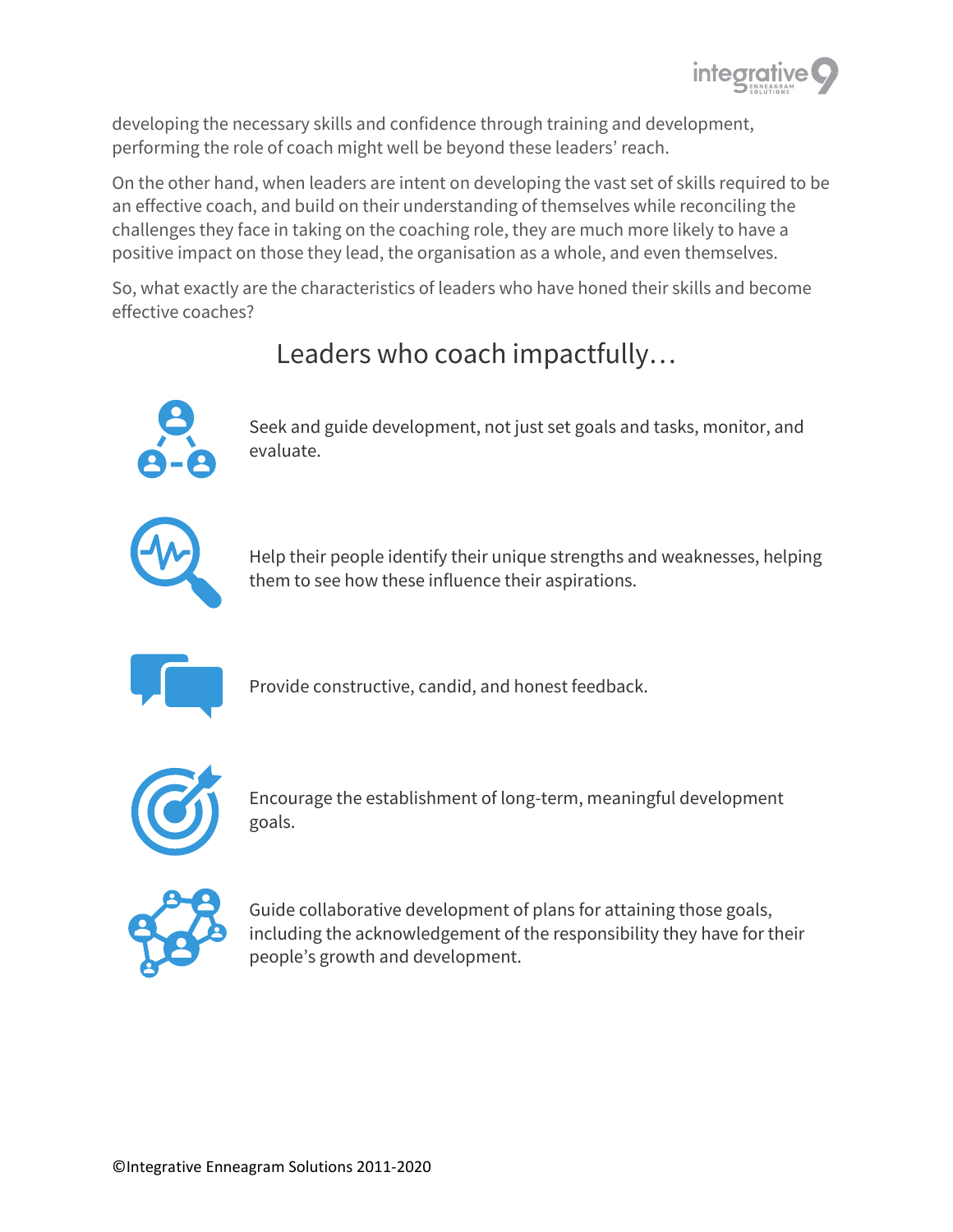



Foster confidence in others by helping them navigate the complexities of their working environment.



Engage in the moment (not only at scheduled points), frequently and informally chatting to their people.



Get to know their people on a deeper, more personal level to understand their motivations and help them more precisely to realise their aspirations.



Do not focus on just supporting their people to get their jobs done. They gently stretch them and push them to exceed their own personal expectations.

This is not an exhaustive list of the characteristics that a leader might possess when it comes to effective coaching. It does, however, seem to be commonly ascribed by leading academics, thinkers, and development practitioners.

In reviewing these characteristics, you might already realise the value of the Enneagram for leaders assuming the role of coach. The Enneagram helps leaders develop the self-awareness they need to be good coaches. It shows them the reasons for their behaviour and helps to uncover the core-motivations behind their thinking, feeling and actions. It equips leaders to turn sub-conscious assumptions into conscious ones and are therefore better equipped to coach in more integrated and healthy ways.

### In conclusion

For leaders to be effective in their roles, they have to be committed to developing their followers. And to do this in a sustained and effective way, leaders must be equipped to coach their followers. Even this simplest of shifts in organisational practice of embracing a coaching culture, such as reframing performance management processes as coaching conversations, fundamentally demands that leaders show up as coaches in the organisation.

For every leader, the path to becoming the best coach they can be will be unique and their journey will look different.